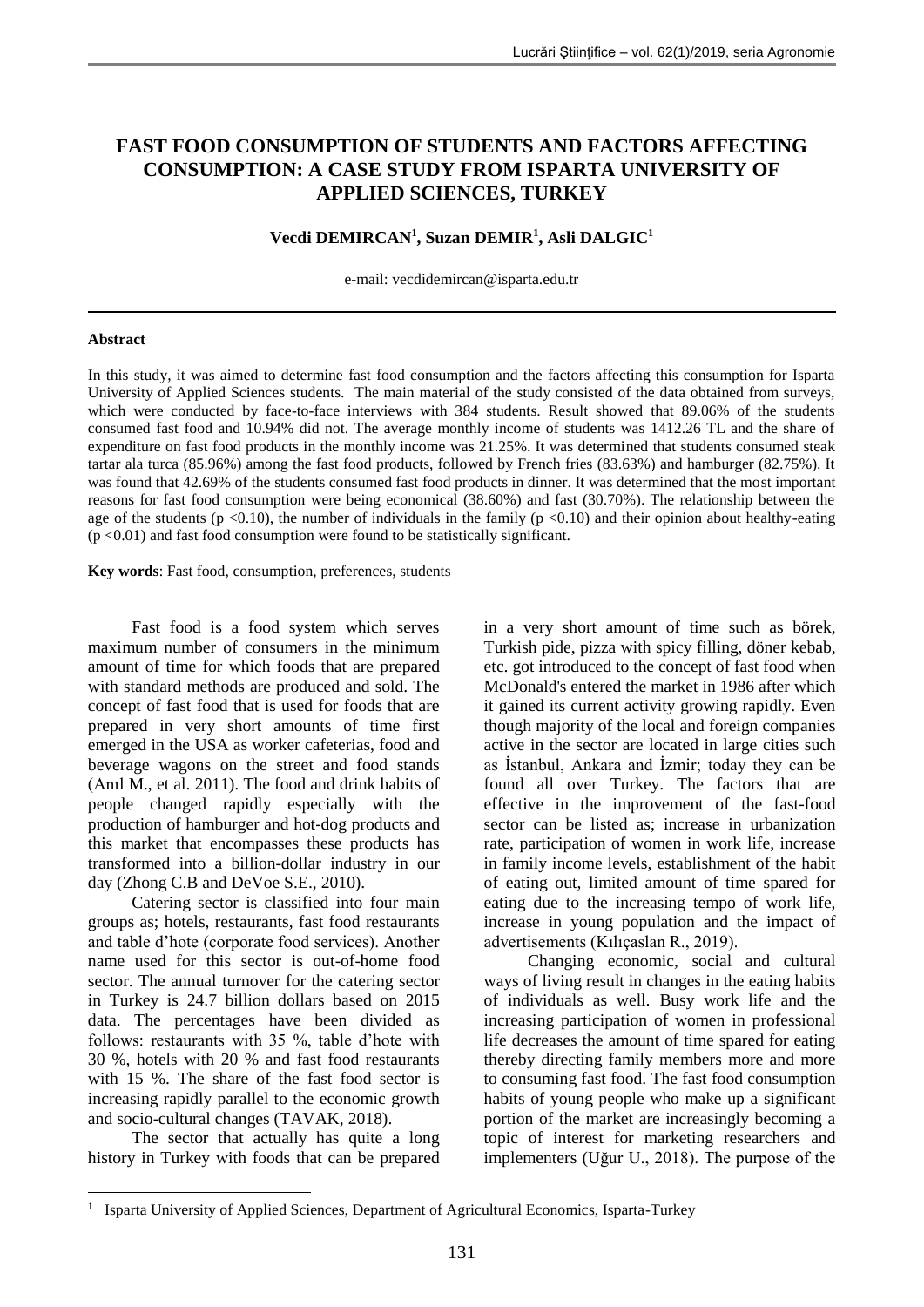present study was to analyze the fast food consumption of students at the Isparta Applied Sciences University as well as the related factors. It is hoped that the results obtained in the study will be beneficial for the consumers, fast food sector and researchers who will work on this subject.

# **MATERIAL AND METHOD**

The main material of the study was comprised of face-to-face interviews conducted with Isparta Applied Sciences University Undergraduate students. In addition, results of previous studies on this topic were also used. Interviews with the students were conducted during the October-November 2018 period.

The "unclustered sampling method" specified by equation 1 was used for determining the number of students to be interviewed (Collins M., 1986).

$$
N = t^2 (p^*q) / e^2 \tag{1}
$$

Here; t: t-table value corresponding to the 95 % significance level (1.96), p: probability for that event to take place (0.50) (the ratio of fast food consuming students in this study), q: probability for the case that the event will not take place (0.50) and e: margin of error accepted for sampling (5 %). It was determined as a result of the calculation made via Equation 1 that the sample number is 384. The acquired data were analyzed via MS Excel and SPSS software after which related tables were generated and these tables were interpreted by way of absolute and relative distributions and simple and weighted averages methods.

The relations between the demographic characteristics of the students and fast food consumption were analyzed via Chi-square  $(\gamma 2)$ test. The Chi-square test is one of the most frequently used tests among the non-parametric tests. Chi-square  $(\chi^2)$  independence test aims to test the similarities between the frequencies observed in crosstabs of a x b type (Gij) with the calculated theoretical frequencies (Tij) (Bircan H., et al. 2003). Chi-square  $(\gamma 2)$  test statistics was solved using the following notation (Çömlekçi N., 2001);

# $χ2 = ∑ (G<sub>ij</sub>-T<sub>ij</sub>)2 / T<sub>ij</sub>$

### **RESULTS AND DISCUSSIONS**

The demographic characteristics of the students are presented in *Table 1*. It was determined that 66.93 % of the interviewed students were male and that 33.07 % were female. Majority of the students (53.90 %) were determined to be in the 21-23 age group. It was calculated that 40.10 % of the students are continuing their educations at the Faculty of Agricultural Sciences and Technologies, 26.04 % at the Faculty of Technology, 21.09 % at the Faculty of Forestry and 12.77 % at the Fisheries Faculty. Currently, education is ongoing at the aforementioned four faculties of the Isparta Applied Sciences University. It was determined that the monthly income levels of the students vary between 501-1000 TL (42.45 %) and 1001-2000 TL (37.76 %) and that the ratios of students with income levels of less than 501 TL (11.72 %) and more than 2000 TL are lower. It was determined upon examining the accommodation status of the students that; students mostly stay at student houses (39.06 %) followed by apartments for rent  $(29.69\%)$ .

Table 1

**Demographic characteristics of students**

| Demographic characteristics       |                                                            | n              | $\%$  |
|-----------------------------------|------------------------------------------------------------|----------------|-------|
| Male                              |                                                            | 257            | 66.93 |
| Gender<br>Female                  |                                                            | 127            | 33.07 |
|                                   | 18-20                                                      | 79             | 20.58 |
| Age (year)                        | $21 - 23$                                                  | 207            | 53.90 |
|                                   | >23                                                        | 98             | 25.52 |
|                                   | Agricultural<br>Sciences<br>and<br>Technologies<br>Faculty | 154            | 40.10 |
| Education                         | Technology<br>Faculty                                      | 100            | 26.04 |
|                                   | <b>Forestry Faculty</b>                                    | 81             | 21.09 |
|                                   | Eğirdir Fisheries<br>Faculty                               | 49             | 12.77 |
|                                   | < 501                                                      | 45             | 11.72 |
| Income                            | 501-1000                                                   | 163            | 42.45 |
| (TL/month)                        | 1001-2000                                                  | 145            | 37.76 |
|                                   | >2000                                                      | 31             | 8.07  |
|                                   | Student house                                              | 150            | 39.06 |
|                                   | Apartment<br>for<br>rent                                   | 114            | 29.69 |
| Accommodation                     | Government<br>dormitory                                    | 56             | 14.58 |
|                                   | With family                                                | 52             | 13.54 |
|                                   | Private dormitory                                          | 10             | 2.60  |
|                                   | With relatives                                             | $\overline{2}$ | 0.52  |
| Place where the                   | Provincial center                                          | 228            | 59.38 |
| student grows                     | County center                                              | 111            | 28.91 |
|                                   | Village-town                                               | 45             | 11.72 |
| Do you work?                      | Yes                                                        | 66             | 17.19 |
|                                   | <b>No</b>                                                  | 318            | 82.81 |
| Average number<br>family (person) | of people in the                                           |                | 3.64  |

The ratio of students residing at government dormitories was determined as 14.58 % while the ratio of students living with relatives was determined as 13.54 %. It was determined when the residence locations of the students were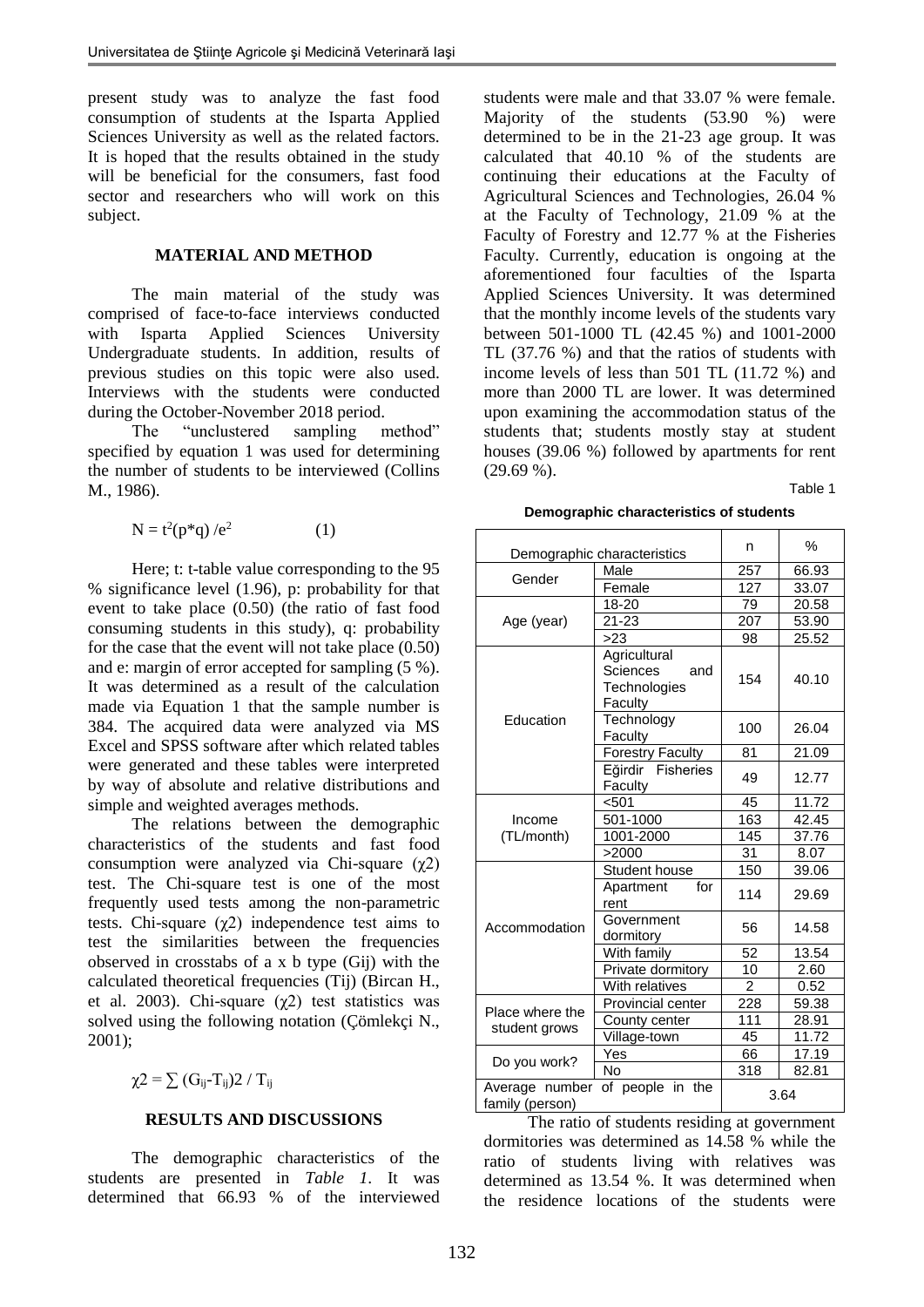examined that majority has grown up in provincial centers (59.38 %). The ratios of students that grew up in county centers and villages-towns were calculated as 28.91 % and 11.72 % respectively. It was determined that 82.81 % do not work at any job and that 17.19 % are employed. The average number of people in the families of students was determined as 3.64.

*Table 2* presents the education levels of the parents. It can be observed when the education levels of the parents are examined that in general the education levels are quite low. Indeed, it was determined that the ratio of primary school graduate mothers is 42.19 % and that the ratio of primary school graduate fathers is 30.47 %. The ratio of university graduate mothers was determined to be very low (10.42 %). The ratio of university graduate fathers was determined to be higher than that of mothers  $(25.00\%)$ .

Table 2

**Education level of mother and father**

| <b>Education level</b> | Mother |        | Father |        |
|------------------------|--------|--------|--------|--------|
|                        | n      | $\%$   | n      | $\%$   |
| Primary school         | 162    | 42.19  | 117    | 30.47  |
| Middle school          | 98     | 25.52  | 69     | 17.97  |
| High school            | 84     | 21.87  | 102    | 26.56  |
| University             | 40     | 10.42  | 96     | 25.00  |
| Total                  | 384    | 100.00 | 384    | 100.00 |

The occupations of the parents of the students are given in *Table 3*. Accordingly, it was determined that majority of the mothers are housewives (69.79 %). Whereas it was determined that fathers are mostly employed and the ratio of unemployed fathers was quite low (1.30 %). It was observed when the occupations of the fathers are examined that retired fathers are ranked number one (27.60 %) followed by employees (19.79 %), officers (19.53 %), shopkeepers (18.76 %) and self-employment (13.02 %).

Table 3

**Occupation of mother and father**

| Occupation      | Mother |        | Father |        |
|-----------------|--------|--------|--------|--------|
|                 | n      | ℅      | n      | %      |
| Officer         | 36     | 9.38   | 75     | 19.53  |
| Employee        | 30     | 7.81   | 76     | 19.79  |
| Shopkeeper      | 11     | 2.86   | 72     | 18.76  |
| Retired         | 24     | 6.25   | 106    | 27.60  |
| Self-employment | 15     | 3.91   | 50     | 13.02  |
| Housewife       | 268    | 69.79  |        |        |
| Unemployed      |        |        | 5      | 1.30   |
| Total           | 384    | 100.00 | 384    | 100.00 |

*Tables 4 and 5* present the fast food consumption status of the students and the types of fast foods they consume. It was determined that 89.06 % of the students consume fast food and that 10.94 % do not. The highest ranked fast foods consumed were determined in order as steak tartar ala turca (85.96 %), French fries (83.63 %), hamburger (82.75%), toast (81.87%), a pizza with spicy filling (80.99%), Turkish pide (80.70%), pizza (78.95%), döner kebab (77.78%) and chicken tenders (70.76%). Sayılı and Gözener (2013) carried out a study in which it was determined that 71.38 % of the students consume fast food whereas it was determined as a result of the study by Özçiçek *et al.,* (2002) that 88.43 % of the students consume fast food. Kıngır *et al.,* (2015) determined in a study that 25.7 % of the students prefer eating hamburger, 5 % prefer kumpir, 26.7 % prefer steak tartar ala turca, 40.3 % prefer döner kebab, 44.6 % prefer pizza with spicy filling and 15.3 % prefer pizza. Yardımcı *et al.,* (2012) carried out a study as a result of which it was put forth that pizza, döner kebab and hamburger are among the most frequently consumed fast foods.

Table 4

**Fast food consumption status of students**

| Do you consume fast food? | n   | $\%$   |
|---------------------------|-----|--------|
| Yes                       | 342 | 89.06  |
| No                        | 42  | 10.94  |
| Total                     | 384 | 100.00 |

#### Table 5

#### **Types of fast food consumed**

| Types of fast food                 | n   | $\%$ * |
|------------------------------------|-----|--------|
| Steak tartar ala turca             | 294 | 85.96  |
| French fries                       | 286 | 83.63  |
| Hamburger                          | 283 | 82.75  |
| Pizza                              | 270 | 78.95  |
| Chicken tenders                    | 242 | 70.76  |
| A pizza with spicy<br>meat filling | 277 | 80.99  |
| Turkish pide                       | 276 | 80.70  |
| Baked potato                       | 184 | 53.80  |
| Tantuni                            | 205 | 59.94  |
| Sandwich                           | 223 | 65.20  |
| Toast                              | 280 | 81.87  |
| Döner kebab                        | 266 | 77.78  |
| Grilled sheep's<br>intestines      | 212 | 61.99  |
| Meatball sandwich                  | 251 | 73.39  |

*Table 6* shows the frequency of fast food consumption among students. It was observed that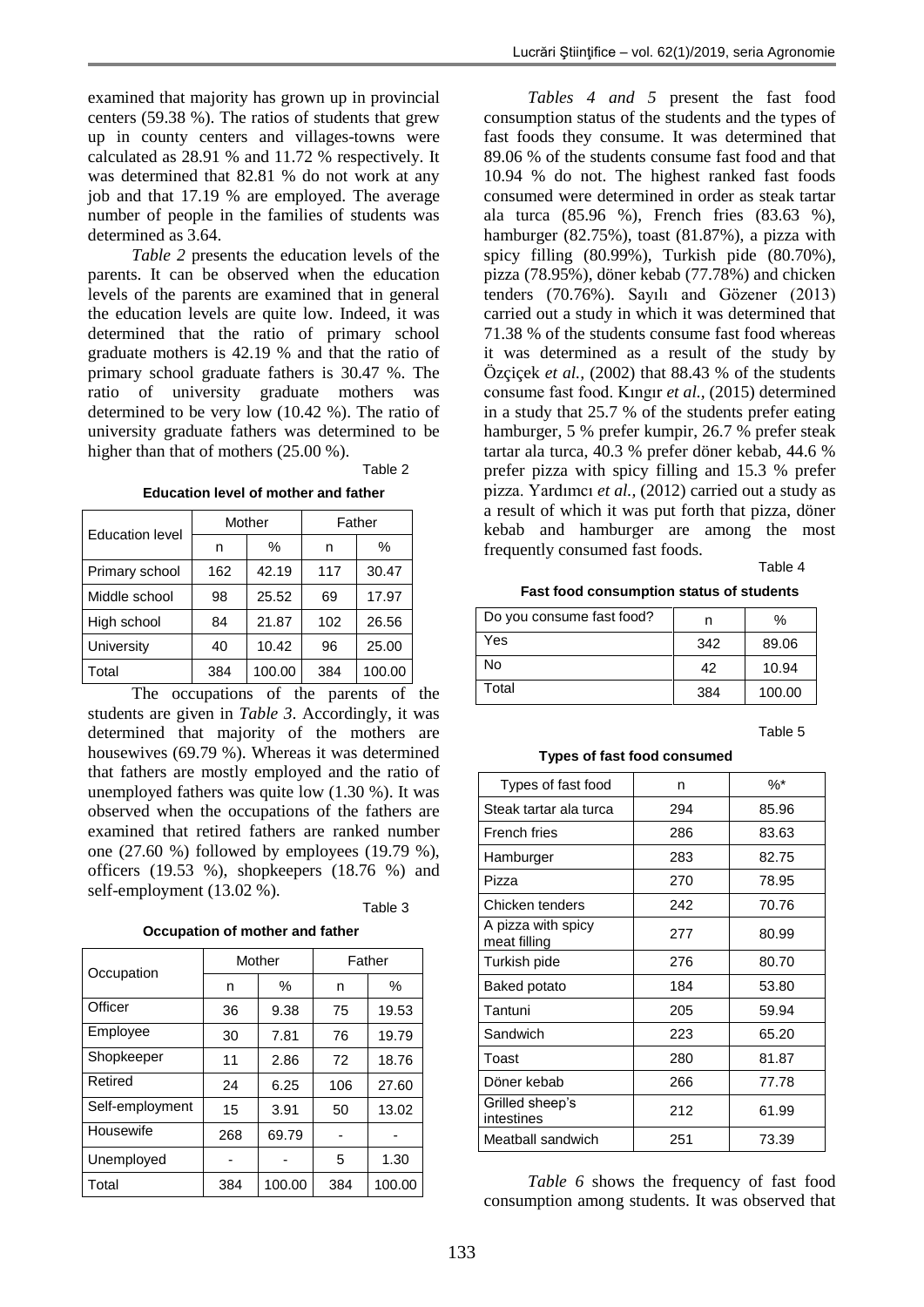students eat hamburger at most once a month (27.56 %), once every two months (25.09 %) and 1-2 times per week (21.55 %), that they eat pizza once a month (31.48 %), once every three months (23.33 %) and once every two weeks (18.52 %), chicken tenders once a month (25.21 %), once every two weeks (20.25 %) and 1-2 times per week (17.36 %), steak tartar ala turca once a month (27.21 %), once every two weeks (23.81 %) and 12 times per week (21.77 %), pizza with spicy filling once a month (35.02 %) once every two weeks (21.30 %), Turkish pide once a month (34.06 %) and once every two weeks (22.10 %), toast 1-2 times per week (36.79 %), 3-4 times per week (19.64 %) and once every two weeks (18.21 %), döner kebab 1-2 times per week (36.47 %), once every two weeks (19.55 %) and 3-4 times per week (18.05 %).

| Types of fast         | Frequency of consumption |                |                |                |                   |                    |           |           |
|-----------------------|--------------------------|----------------|----------------|----------------|-------------------|--------------------|-----------|-----------|
| food                  |                          | Everyday       | $1-2a$<br>week | $3-4a$<br>week | Once two<br>weeks | Once in a<br>month | Bimonthly | Quarterly |
|                       | person                   | 3              | 61             | 20             | 71                | 78                 | 23        | 27        |
| Hamburger             | $\frac{0}{0}$            | 1.06           | 21.55          | 7.07           | 25.09             | 27.56              | 8.13      | 9.54      |
|                       | person                   | $\mathbf{1}$   | 24             | $\overline{7}$ | 50                | 85                 | 40        | 63        |
| Pizza                 | %                        | 0.37           | 8.89           | 2.59           | 18.52             | 31.48              | 14.81     | 23.33     |
|                       | person                   | 5              | 42             | 19             | 49                | 61                 | 26        | 40        |
| Chicken tenders       | %                        | 2.07           | 17.36          | 7.85           | 20.25             | 25.21              | 10.74     | 16.53     |
| Steak tartar ala      | person                   | 6              | 64             | 28             | 70                | 80                 | 19        | 27        |
| turca                 | %                        | 2.04           | 21.77          | 9.52           | 23.81             | 27.21              | 6.46      | 9.18      |
| A pizza with          | person                   | $\overline{2}$ | 28             | 14             | 59                | 97                 | 40        | 37        |
| spicy meat<br>filling | %                        | 0.72           | 10.11          | 5.05           | 21.30             | 35.02              | 14.44     | 13.36     |
|                       | person                   | 2              | 44             | 21             | 61                | 94                 | 27        | 27        |
| Turkish pide          | %                        | 0.72           | 15.94          | 7.61           | 22.10             | 34.06              | 9.78      | 9.78      |
|                       | person                   | $\mathbf{1}$   | $\overline{7}$ | 5              | 15                | 37                 | 36        | 83        |
| Kumpir                | $\frac{0}{0}$            | 0.54           | 3.80           | 2.72           | 8.15              | 20.11              | 19.57     | 45.11     |
|                       | person                   | 2              | 17             | 9              | 29                | 46                 | 33        | 69        |
| Tantuni               | %                        | 0.98           | 8.29           | 4.39           | 14.15             | 22.44              | 16.10     | 33.66     |
|                       | person                   | 15             | 41             | 32             | 35                | 43                 | 14        | 43        |
| Sandwich              | $\frac{0}{0}$            | 6.73           | 18.39          | 14.35          | 15.70             | 19.28              | 6.28      | 19.28     |
|                       | person                   | 27             | 103            | 55             | 51                | 21                 | 9         | 14        |
| Toast                 | %                        | 9.64           | 36.79          | 19.64          | 18.21             | 7.50               | 3.21      | 5.00      |
|                       | person                   | 17             | 97             | 48             | 52                | 27                 | 12        | 13        |
| Döner kebab           | %                        | 6.39           | 36.47          | 18.05          | 19.55             | 10.15              | 4.51      | 4.89      |
| Grilled sheep's       | person                   | 6              | 20             | 17             | 44                | 45                 | 19        | 61        |
| intestines            | $\%$                     | 2.83           | 9.43           | 8.02           | 20.75             | 21.23              | 8.96      | 28.77     |
| Meatball              | person                   | 4              | 53             | 28             | 59                | 66                 | 21        | 20        |
| sandwich              | %                        | 1.59           | 21.12          | 11.16          | 23.51             | 26.29              | 8.37      | 7.97      |
|                       | person                   | 26             | 114            | 56             | 44                | 26                 | 10        | 10        |
| French fries          | %                        | 9.09           | 39.86          | 19.58          | 15.38             | 9.09               | 3.50      | 3.50      |

#### **Frequency of fast food consumption**

Acar (2016) carried out a study in which it was reported that the number of individuals who consume French fries more than once every day is quite high, that the number of people who consume döner kebab, dürüm, burger products daily has increased intensively and that foods such as chicken tenders, steak tartar ala turca, kumpir, sandwich, grilled sheep's intestines are not consumed by some of the participants.

*Table 7* shows the fast food consumption meals. As can be seen from the table, it has been determined that students consume fast food mostly during dinner (42.69 %) followed respectively by breakfast (26.32 %) and lunch meals. Acar (2016) carried out a study in which it was determined that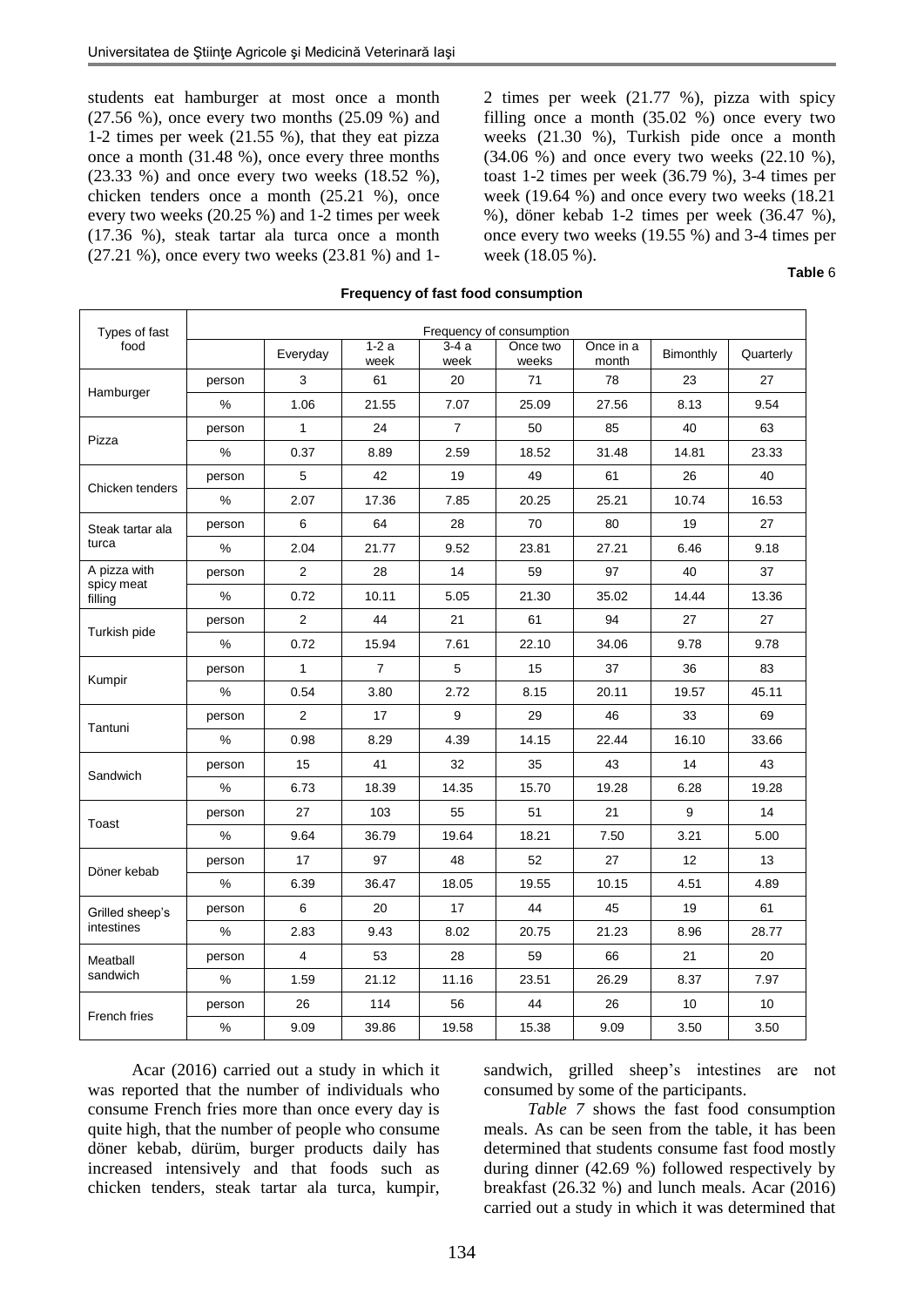Table 9

students mostly consume fast food products during lunch (34.00 %) and afternoon (46.8 %) meals. Table 7

# **Fast food consumption meals**

| Meals            | n   | $\%$   |
|------------------|-----|--------|
| <b>Breakfast</b> | 90  | 26.32  |
| Lunch            | 76  | 22.22  |
| Dinner           | 146 | 42.69  |
| Late night       | 30  | 8.77   |
| Total            | 342 | 100.00 |

*Table 8* indicates the reasons for fast food consumption of students. As can be seen from the table, students have mostly indicated that they prefer consuming fast food because it is economic (38.60 %) and fast (30.70 %). Sayılı and Gözener (2013) carried out a study in which it was the reasons put forth by students for consuming fast food were determined as; more practical (61.32 %), palate (36.79 %), not liking the menu (15.09 %), not knowing how to cook (13.21 %) and cheaper (12.74 %). Korkmaz (2005) carried out a study as a result of which it was put forth that hygiene, healthy products, quality, filling and price were indicated as the most important factors respectively which influence the decisions of students to purchase fast food products.

Table 8

| Consumption reasons | n   | $\%$   |
|---------------------|-----|--------|
| Economic            | 132 | 38.60  |
| Fast                | 105 | 30.70  |
| Taste               | 49  | 14.33  |
| I like              | 45  | 13.16  |
| Satisfying          | 7   | 2.05   |
| Hygiene             | 2   | 0.58   |
| Healthy             | 1   | 0.29   |
| Popular             | 1   | 0.29   |
| Total               | 342 | 100.00 |

**Reasons for fast food consumption**

*Table 9* presents the reasons not to consume fast food. Accordingly, majority of the students indicated that it is not healthy (50.00 %) and that they do not like it (38.10 %). The ratio of those who do not consume fast food because it is expensive was determined to be lower (11.90 %). Sayılı and Gözener (2013) carried out a study in which it was put forth that students do not consume fast food because they do not have such a habit (54.12 %) and because it is not healthy and hygienic (42.35 %).

**Reasons not to consume fast food**

| Reasons not to<br>consume |    | %      |
|---------------------------|----|--------|
| I don't like              | 16 | 38.10  |
| Expensive                 | 5  | 11.90  |
| It is not healthy         | 21 | 50.00  |
| Total                     | 42 | 100.00 |

*Table 10* shows the fast food expenditures and their share in monthly income. The monthly income levels of the students vary between 398.89 TL and 1412.26 TL with the group average calculated as 1412.26. The monthly fast food expenditures of students increase with increasing income groups. Monthly fast food expenditures were determined as 182.67, 186.32, 202.69 and 153.87 TL respectively for groups of  $\leq 501$ , 501-1000, 1001-2000 and >2000. Average of all groups was determined as 181.39 TL. It was determined that the shares of fast food expenditures in total income decrease with increasing income levels. Indeed, the share of fast food expenditures in monthly income was determined as 45.79 % for the group with the lowest income, whereas it was calculated as 5.47 % for the group with the highest income. The fast food expenditure share according to the average of all groups was determined as 21.25 %.

Table 10

**Fast food expenditures**

| Income<br>groups<br>TL) | Income<br>(TL/month) | Fast food<br>expenditures<br>(TL/month) | Share of fast<br>food expenditure<br>(%) |
|-------------------------|----------------------|-----------------------------------------|------------------------------------------|
| < 501                   | 398.89               | 182.67                                  | 45.79                                    |
| 501-1000                | 911.13               | 186.32                                  | 20.45                                    |
| 1001-2000               | 1527.72              | 202.69                                  | 13.27                                    |
| >2000                   | 2811.29              | 153.87                                  | 5.47                                     |
| Average                 | 1412.26              | 181.39                                  | 21.25                                    |

When the opinions of students on healthy nutrition were asked, 64.58 % of the students indicated that they are not eating healthy food while 35.42 % were of the opinion that they are eating healthy food (*Table 11*).

Table 11

**Students' opinion about healthy nutrition**

| Do you think you are eating<br>healthy? |     | ℅     |
|-----------------------------------------|-----|-------|
| Yes                                     | 136 | 35.42 |
| No                                      | 248 | 64.58 |
| Total                                   | 384 | 100   |

The relationships between the fast food consumption of students and their demographic characteristics were analyzed via Chi Square and the results are presented in Table 12. Accordingly, the relationships between the students age,